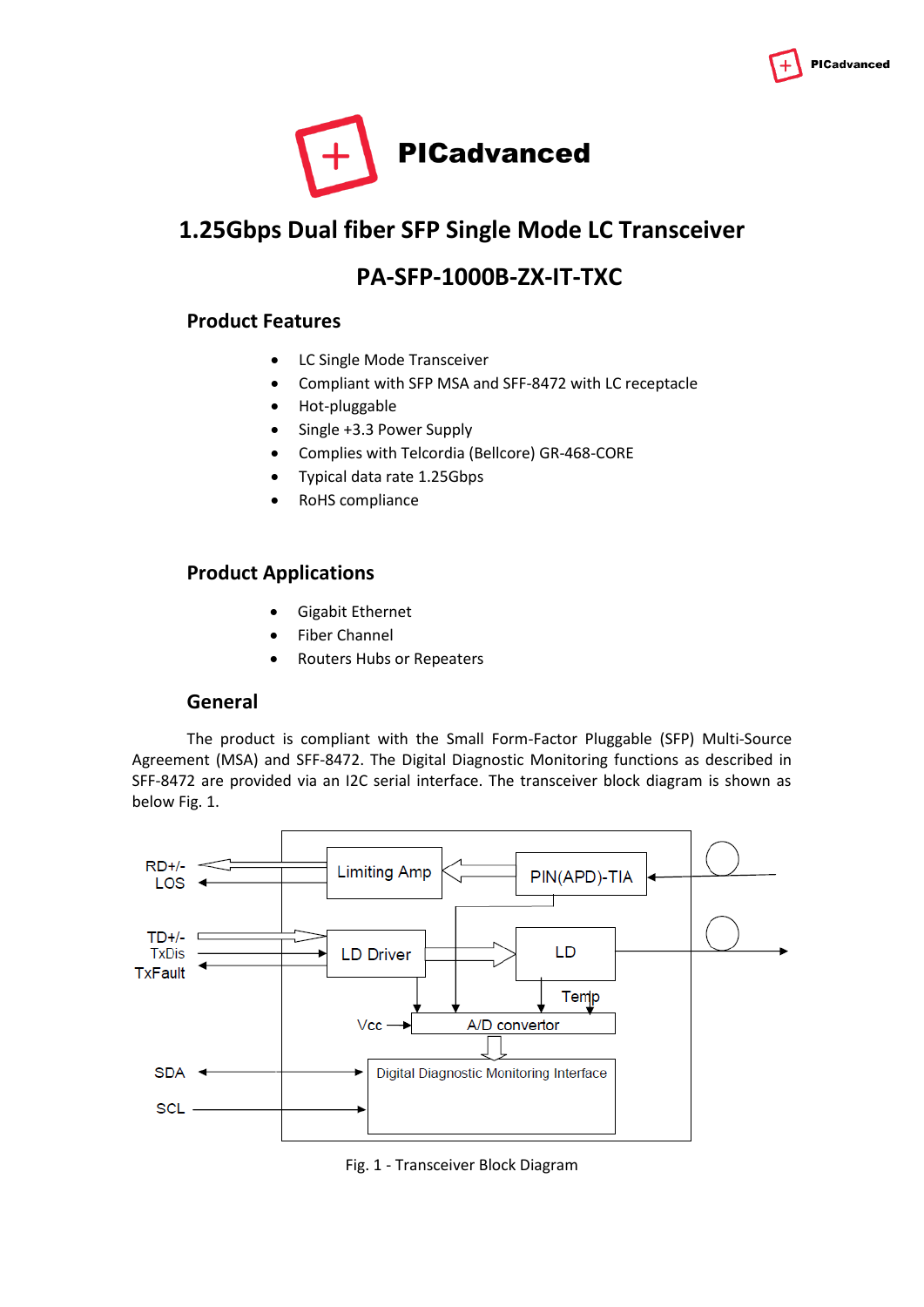

The module provides digital diagnostic information of its operating conditions and status, including transmitting power, laser bias, receiver input optical power, module temperature, and supply voltage. Calibration and alarm/warning threshold data are written and stored in internal memory (EEPROM). The memory map is compatible with SFF-8472, as shown in Fig. 2. The diagnostic data are raw A/D values and must be converted to real world units using calibration constants stored in EEPROM locations 56 – 95 in A2h.



Fig. 2 - EEPROM Information

### **Performance Specifications**

|                                         |  |                          | <b>Absolute Maximum Ratings</b> |                              |        |                          |              |      |             |  |
|-----------------------------------------|--|--------------------------|---------------------------------|------------------------------|--------|--------------------------|--------------|------|-------------|--|
| Parameter                               |  |                          | Symbol                          | Min.                         | Max.   |                          | <b>Unit</b>  |      | <b>Note</b> |  |
| <b>Storage Temperature</b>              |  |                          |                                 | -40                          | $+85$  |                          | $^{\circ}$ C |      |             |  |
| <b>Operating Case Temperature</b>       |  |                          | Tc                              | -40                          | 85     |                          | $^{\circ}$ C |      |             |  |
| Input Voltage                           |  |                          | -                               | <b>GND</b>                   | Vcc    |                          | $\vee$       |      |             |  |
| Power Supply Voltage                    |  |                          | $Vcc-$                          | $-0.5$                       | $+3.6$ |                          | $\mathsf{v}$ |      |             |  |
|                                         |  |                          | Vee                             |                              |        |                          |              |      |             |  |
| <b>Recommended Operating Conditions</b> |  |                          |                                 |                              |        |                          |              |      |             |  |
| <b>Parameter</b>                        |  | Symbol                   | Min.                            | <b>Typical</b>               |        | Max.                     | Unit         |      | <b>Note</b> |  |
| Power Supply Voltage                    |  | Vcc                      | 3.135                           | 3.3                          |        | 3.465                    | $\vee$       |      |             |  |
| <b>Operating Case Temperature</b>       |  | Тc                       | $-40$                           |                              |        | 85                       | $^{\circ}$ C |      |             |  |
| Data Rate                               |  | <b>DR</b>                | $\overline{\phantom{0}}$        | 1.25                         |        |                          | Gbps         |      |             |  |
| <b>Total Supply Current</b>             |  | $\overline{\phantom{a}}$ |                                 |                              |        | 300                      | mA           |      |             |  |
| <b>Electrical-Optical Specification</b> |  |                          |                                 |                              |        |                          |              |      |             |  |
| <b>Transmitter</b>                      |  |                          |                                 |                              |        |                          |              |      |             |  |
| Parameter                               |  | Symbol                   | Min.                            | Typ.                         |        | Max.                     |              | Unit | <b>Note</b> |  |
| <b>Operating Wavelength</b>             |  | λ                        | 1480                            | 1550                         |        | 1580                     |              | nm   |             |  |
| Optical Spectral Width (-20dB)          |  |                          | $\overline{\phantom{a}}$        | $\qquad \qquad \blacksquare$ |        | 1                        |              | nm   |             |  |
| Side Mode Suppression Ratio             |  | <b>SMSR</b>              | 30                              | $\overline{\phantom{0}}$     |        | $\overline{\phantom{0}}$ |              | dB   |             |  |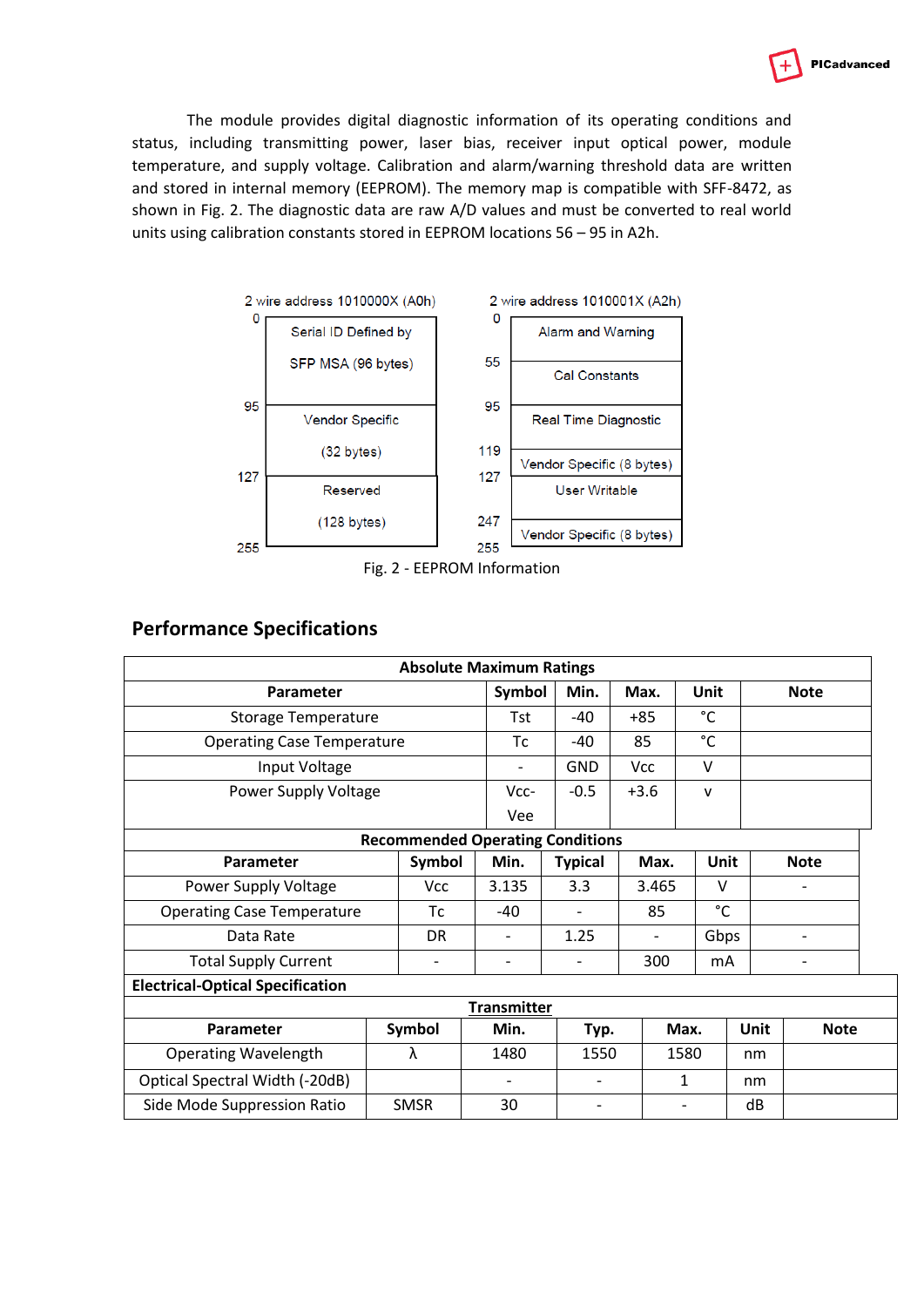

| Average Optical Output Power |                                              |     | $\overline{\phantom{0}}$ | +5                       | dBm |                          |
|------------------------------|----------------------------------------------|-----|--------------------------|--------------------------|-----|--------------------------|
| <b>Extinction Ratio</b>      | Er                                           |     | -                        | $\overline{\phantom{a}}$ | dB  |                          |
| Differential Input Voltage   | $\mathsf{v}_{\mathsf{PP-DIF}}$               | 500 | $\overline{\phantom{a}}$ | 2400                     | mV  |                          |
| Optical Rise / Fall Time     | Tr/Tf                                        |     |                          | 260                      | рs  | $\overline{\phantom{0}}$ |
| Output Eye                   | Compliant with ITU recommendation IEEE802.3Z |     |                          |                          |     |                          |

| <b>Optical-Electrical Specification</b> |                 |                          |                          |       |      |             |  |
|-----------------------------------------|-----------------|--------------------------|--------------------------|-------|------|-------------|--|
|                                         | <b>Receiver</b> |                          |                          |       |      |             |  |
| Parameter                               | Symbol          | Min.                     | Typ.                     | Max.  | Unit | <b>Note</b> |  |
| Operate Wavelength                      |                 | 1260                     |                          | 1580  | nm   |             |  |
| Sensitivity                             | Pr              | $\overline{\phantom{a}}$ | -                        | $-24$ | dBm  | 1           |  |
| Saturation                              | <b>Ps</b>       | -3                       | $\overline{\phantom{0}}$ |       | dBm  | 1           |  |
|                                         |                 | $\overline{\phantom{a}}$ | -                        | $-23$ | dBm  |             |  |
| LOS De-assert Level                     |                 |                          |                          | $-24$ | dBm  |             |  |
|                                         |                 | $\overline{\phantom{0}}$ | -                        | $-32$ | dBm  |             |  |
| <b>LOS Assert Level</b>                 |                 | $-45$                    |                          |       | dBm  |             |  |
| <b>LOS Hysteresis</b>                   |                 | 0.5                      | $\overline{\phantom{0}}$ | 5     | dB   |             |  |
| Receiver Reflectance                    |                 |                          |                          | $-12$ | dB   |             |  |
| Differential Data Output Voltage        | $V_{PP-DIF}$    | 370                      | -                        | 2000  | mV   |             |  |
| LOS Output Voltage-Low                  | $V_{OL}$        | $\overline{\phantom{a}}$ | -                        | 0.8   | v    |             |  |
| LOS Output Voltage-High                 | $V_{OH}$        | 2.0                      |                          |       | v    |             |  |

Note:

1. Minimum Sensitivity and saturation levels for an 8B10B  $2^7$ -1 NRZ PRBS. BER $\leq 10^{-12}$ , 1.25Gbps, ER=9dB.

## **EEPROM Information**

| <b>EEPROM Serial ID Memory Contents (A0h)</b> |                              |                    |                            |                            |                    |  |  |
|-----------------------------------------------|------------------------------|--------------------|----------------------------|----------------------------|--------------------|--|--|
| Addr.<br>(decimal)                            | <b>Field Size</b><br>(Bytes) | Name of Field      | <b>Content (Hex)</b>       | Content<br>(Decimal)       | <b>Description</b> |  |  |
| 0                                             |                              | Identifier         | 03                         | 3                          | <b>SFP</b>         |  |  |
| 1                                             | 1                            | Ext. Identifier    | 04                         | 4                          | MOD4               |  |  |
| 2                                             | 1                            | Connector          | 07                         | 7                          | LC.                |  |  |
| $3 - 10$                                      | 8                            | <b>Transceiver</b> | 00 00 xx 02 12<br>00 01 01 | 00 00 xx 02 18<br>00 01 01 | Gigabit IR LR      |  |  |
| 11                                            | 1                            | Encoding           | 01                         |                            | 8B10B              |  |  |
| 12                                            | 1                            | BR, nominal        | 0D                         | 12                         | 1.25Gbps           |  |  |
| 13                                            | 1                            | Reserved           | 00                         | 0                          |                    |  |  |
| 14                                            | 1                            | Length (9um)-km    | 50                         | 80                         | 80 km              |  |  |
| 15                                            | 1                            | Length (9um)       | FF                         | 255                        | 80km               |  |  |
| 16                                            | 1                            | Length (50um)      | 00                         | 0                          |                    |  |  |
| 17                                            | 1                            | Length (62.5um)    | 00                         | 0                          |                    |  |  |
| 18                                            |                              | Length (copper)    | 00                         | 0                          |                    |  |  |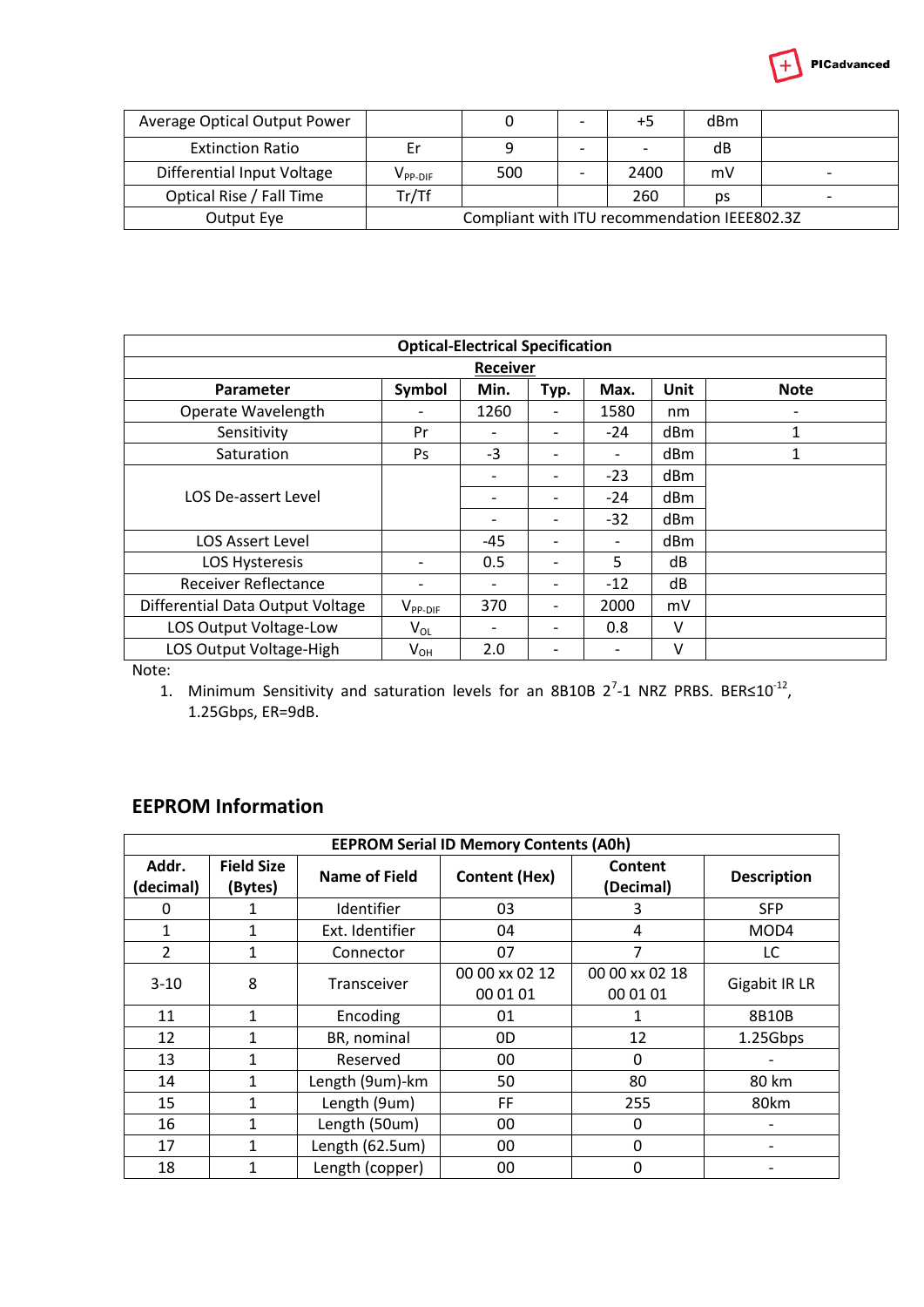| 19            |    | Reserved    | 00            | 0           |                          |
|---------------|----|-------------|---------------|-------------|--------------------------|
| 20-35         | 16 | Vendor name | XX            | XX          | 'Vendor name'<br>(ASCII) |
| 36            |    | Reserved    | 00            | 0           |                          |
| 37-39         | 3  | Vendor OUI  | 00 00 00      | 000         | $\overline{\phantom{0}}$ |
| 40-55         | 16 | Vendor PN   | XX            | XX          | 'Vedor PN'<br>(ASCII)    |
| 56-59         | 4  | Vendor rev  | 30 30 30 20   | 48 48 48 32 | "000" (ASCII)            |
| 60-61         | 2  | Wavelength  | 06 OE         | 06 14       | 1550                     |
| $\sim$ $\sim$ |    |             | $\sim$ $\sim$ | $\sim$      |                          |

PICadvanced

 $+$ 

| 40-55  | 16             |                        | XX                       | XX                       | 'Vedor PN'       |
|--------|----------------|------------------------|--------------------------|--------------------------|------------------|
|        |                |                        |                          |                          | (ASCII)          |
| 56-59  | 4              | Vendor rev             | 30 30 30 20              | 48 48 48 32              | "000" (ASCII)    |
| 60-61  | $\overline{2}$ | Wavelength             | 06 OE                    | 06 14                    | 1550             |
| 62     | 1              | Reserved               | 00                       | 0                        |                  |
| 63     | $\mathbf{1}$   | <b>CC BASE</b>         |                          |                          | Check sum of     |
|        |                |                        |                          |                          | bytes 0-62       |
| 64     | 1              | Reserved               | 00                       | $\mathbf 0$              |                  |
| 65     | $\mathbf{1}$   | Options                | 1A                       | 26                       |                  |
| 66     | 1              | BR, max                | 00                       | 0                        |                  |
| 67     | $\mathbf{1}$   | BR, min                | 00                       | 0                        |                  |
| 68-83  | 16             | Vendor SN              | $\overline{\phantom{0}}$ | $\overline{\phantom{a}}$ | <b>ASCII</b>     |
|        |                |                        |                          |                          | Year (2 bytes),  |
| 84-91  | 8              | Vendor date            |                          |                          | Month (2 bytes), |
|        |                |                        |                          |                          | Day (2 bytes)    |
| 92     | $\mathbf{1}$   | DDM Type               | 58                       | 88                       | External         |
|        |                |                        |                          |                          | Calibrated       |
|        |                |                        |                          |                          | LOS, TX_FAULT    |
|        |                |                        |                          |                          | and              |
| 93     | $\mathbf{1}$   | <b>Enhanced Option</b> | B <sub>0</sub>           | 176                      | Alarm/warning    |
|        |                |                        |                          |                          | flags            |
|        |                |                        |                          |                          | implemented      |
| 94     | $\mathbf{1}$   | SFF-8472               | 02                       | $\overline{2}$           | SFF-8472         |
|        |                | Compliance             |                          |                          | Rev10.3          |
| 95     | $\mathbf{1}$   | <b>CC EXT</b>          |                          |                          | Check sum of     |
|        |                |                        |                          |                          | bytes 64-94      |
| 96-255 | 160            | Vendor spec            |                          |                          |                  |
|        |                |                        |                          |                          |                  |

| Alarm and Warning Thresholds (Serial ID A2H) |                |                |             |           |                          |                    |
|----------------------------------------------|----------------|----------------|-------------|-----------|--------------------------|--------------------|
| Parameter<br>(Unit)                          | C Temp<br>(°C) | I Temp<br>(°C) | Voltage (V) | Bias (mA) | <b>TX Power</b><br>(dBm) | <b>RX</b><br>Power |
|                                              |                |                |             |           |                          | (dBm)              |
| High Alarm                                   | 100            | 100            | 3.6         | 90        | $+5$                     | -3                 |
| Low Alarm                                    | $-10$          | -40            | 3           |           |                          | $-24$              |
| High Warning                                 | 95             | 95             | 3.5         | 70        | $+4$                     | $-4$               |
| Low Warning                                  |                | $-30$          | 3.1         |           | $^{+1}$                  | $-23$              |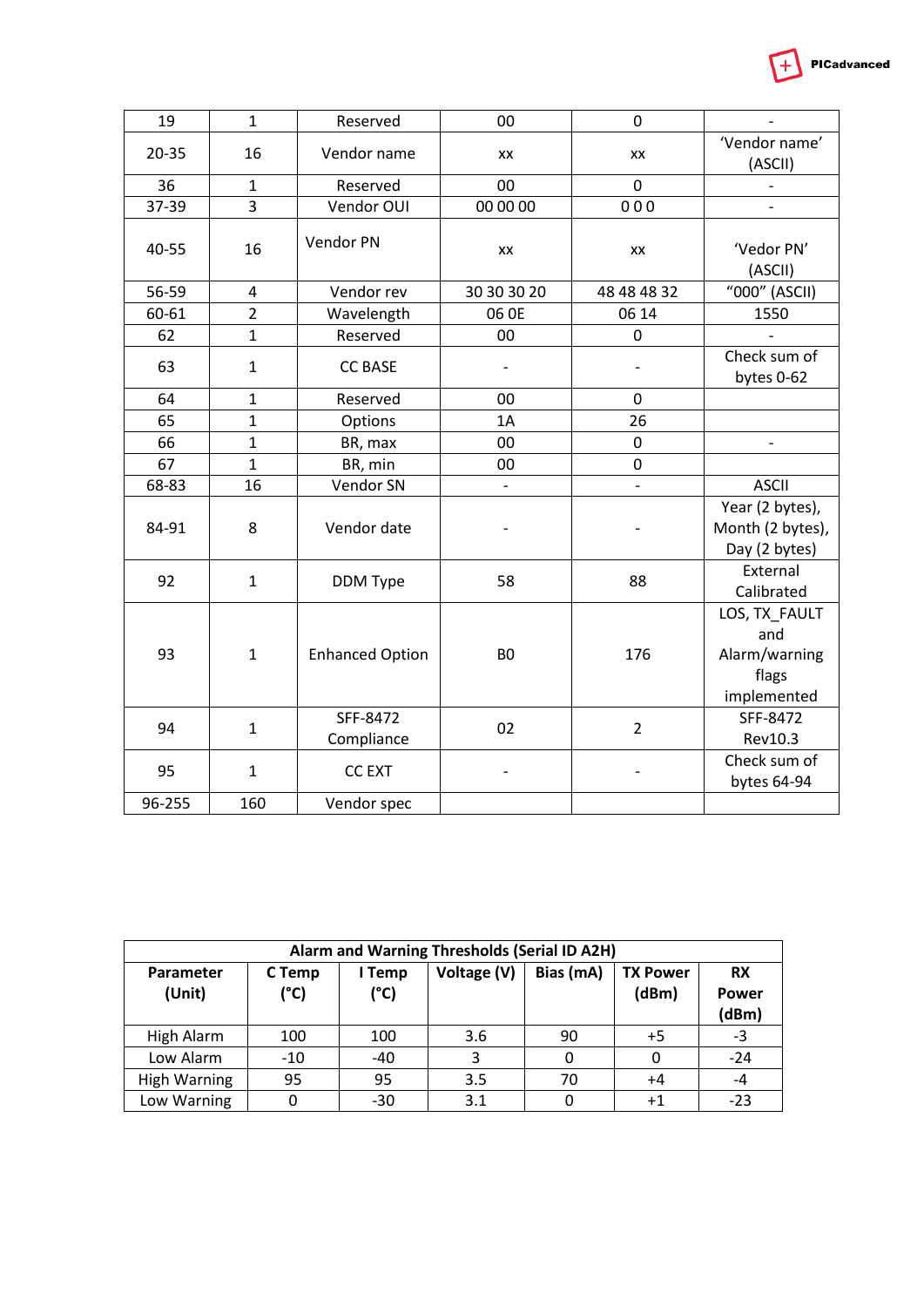$+$  PICadvanced

| <b>Digital Diagnostic Monitor Accuracy</b> |             |                 |                            |                   |
|--------------------------------------------|-------------|-----------------|----------------------------|-------------------|
| Parameter                                  | <b>Unit</b> | <b>Accuracy</b> | Range                      | Calibration       |
| <b>Tx Optical Power</b>                    | dB          | ±3              | Po: -Pomin~Pomax dBm,      | External/Internal |
|                                            |             |                 | Recommended operation      |                   |
|                                            |             |                 | conditions                 |                   |
| Rx Optical Power                           | dB          | ±3              | Pi: Ps~Pr dBm, Recommended | External/Internal |
|                                            |             |                 | operation conditions       |                   |
| <b>Bias Current</b>                        | %           | ±10             | Id: 1-100mA, Recommended   | External/Internal |
|                                            |             |                 | operation conditions       |                   |
| Power Supply Voltage                       | %           | ±3              | Recommended operation      | External/Internal |
|                                            |             |                 | conditions                 |                   |
| Internal Temperature                       | °C          | ±3              | Recommended operation      | External/Internal |
|                                            |             |                 | conditions                 |                   |

# **PIN Diagram**

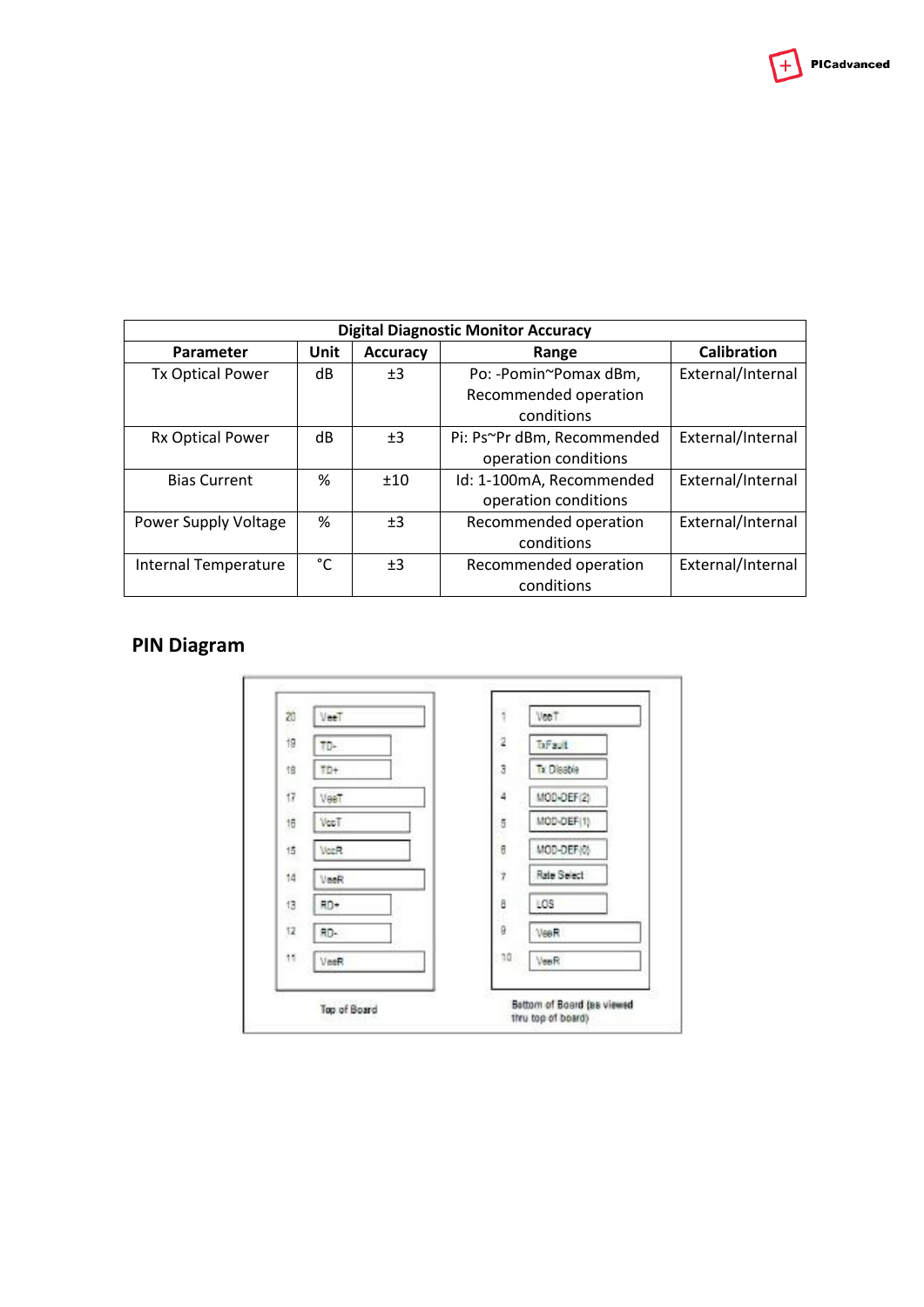

### **PIN Description**

| Pin No.        | <b>Name</b>       | <b>Function</b>         | Plug Seq.      | <b>Notes</b>    |
|----------------|-------------------|-------------------------|----------------|-----------------|
| $\mathbf{1}$   | VeeT              | Transmitter             | 1              |                 |
|                |                   | Ground                  |                |                 |
| $\overline{2}$ | <b>Tx Fault</b>   | Transmitter             | $\overline{3}$ | Note 1          |
|                |                   | <b>Fault Indication</b> |                |                 |
| 3              | <b>Tx Disable</b> | Transmitter             | $\overline{3}$ | Note 2          |
|                |                   | Disable                 |                |                 |
| 4              | MOD-DEF2          | Module                  | $\overline{3}$ | Note 3          |
|                |                   | Definition 2            |                |                 |
| 5              | MOD-DEF1          | Module                  | $\mathsf{3}$   | Note 3          |
|                |                   | Definition 1            |                |                 |
| 6              | MOD-DEF0          | Module                  | $\mathsf{3}$   | Note 3          |
|                |                   | Definition 0            |                |                 |
| $\overline{7}$ | Rate Select       | <b>NC</b>               | $\overline{3}$ |                 |
| 8              | LOS               | Los Of Signal           | $\overline{3}$ | Note 4          |
| 9              | VeeR              | <b>Receiver Ground</b>  | $\mathbf{1}$   | Note 5          |
| 10             | VeeR              | Receiver Ground         | $\mathbf{1}$   | Note 5          |
| 11             | VeeR              | Receiver Ground         | $\mathbf{1}$   | Note 5          |
| 12             | RD-               | Receiver<br>Inv.        | $\overline{3}$ | Note 6          |
|                |                   | Data Out                |                |                 |
| 13             | RD+               | Receiver<br>Data        | $\overline{3}$ | Note 6          |
|                |                   | Out                     |                |                 |
| 14             | VeeR              | <b>Receiver Ground</b>  | $\mathbf{1}$   | Note 5          |
| 15             | <b>VccR</b>       | Receiver Power          | $\overline{2}$ | Note 7, 3.3V±5% |
|                |                   | Supply                  |                |                 |
| 16             | <b>VccT</b>       | Transmitter             | $\overline{2}$ | Note 7, 3.3V±5% |
|                |                   | Power Supply            |                |                 |
| 17             | VeeT              | Transmitter             | $\mathbf{1}$   | Note 5          |
|                |                   | Ground                  |                |                 |
| 18             | TD+               | Transmitter             | $\overline{3}$ | Note 8          |
|                |                   | Data In                 |                |                 |
| 19             | TD-               | Inv. Transmitter        | $\overline{3}$ | Note 8          |
|                |                   | Data In                 |                |                 |
| 20             | VeeT              | Transmitter             | $\mathbf{1}$   | Note 5          |
|                |                   | Ground                  |                |                 |

Notes:

1. TX Fault is an open collector/drain output, which should be pulled up with a 4.7k-10kΩ resistor on the host board. Pull up voltage between 2.0V and VccT, R+0.3V. When high, output indicates a laser fault of some kind. Low indicates normal operation. In the low state, the output will be pulled to <0.8V.

2. TX disable is an input that is used to shut down the transmitter optical power. It is pulled up within the module with a 4.7-10kΩ resistor. Its states are:

| Low $(0 - 0.8V)$ :      | Transmitter on              |
|-------------------------|-----------------------------|
| $(>0.8, <2.0V)$ :       | Undefined                   |
| High $(2.0 - 3.465V)$ : | <b>Transmitter Disabled</b> |
| Open:                   | <b>Transmitter Disabled</b> |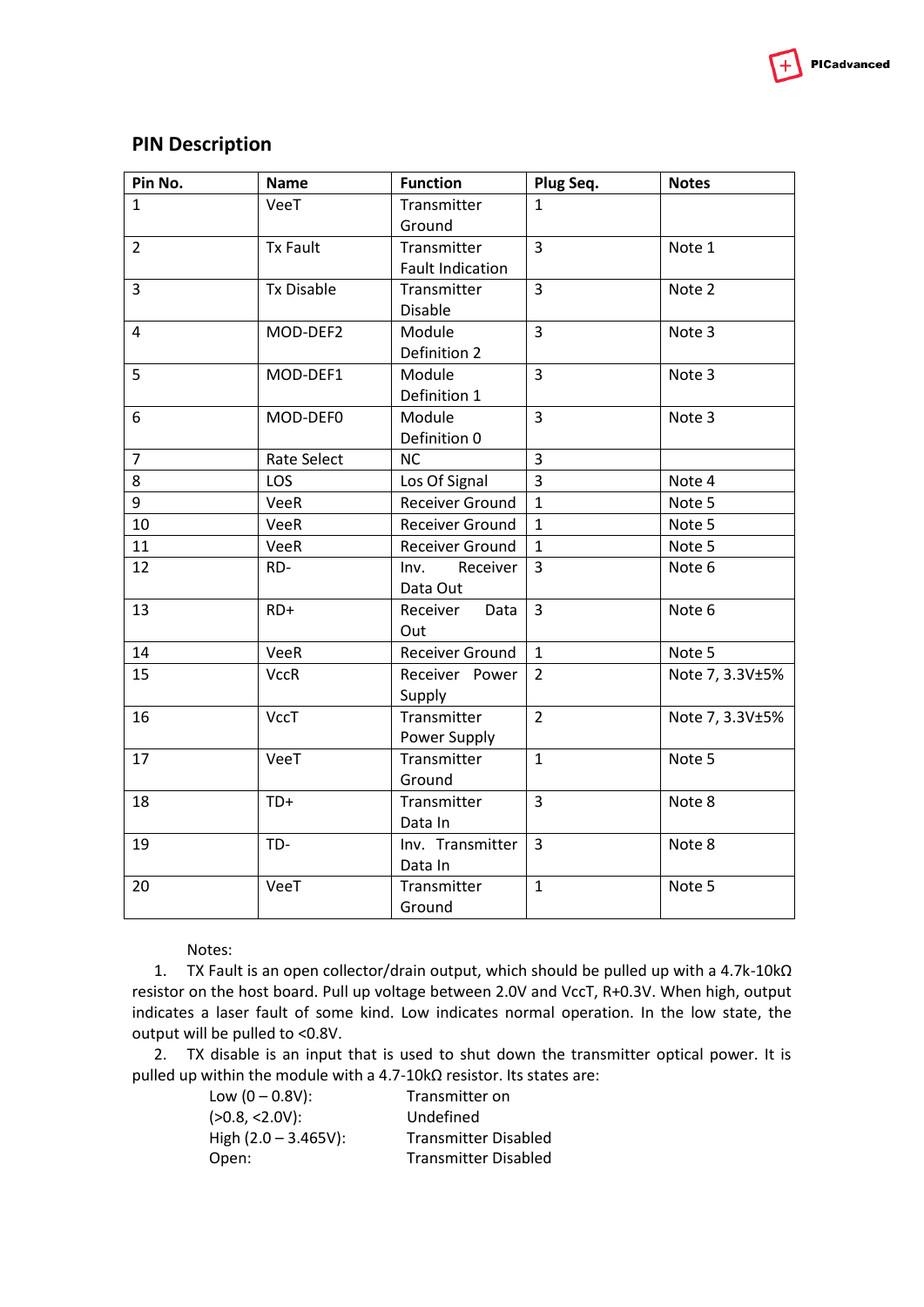

3. Mod-Def 0,1,2. These are the module definition pins. They should be pulled up with a 4.7k-10kΩ resistor on the host board. The pull-up voltage shall be VccT or VccR.

Mod-Def 0 is grounded by the module to indicate that the module is present

Mod-Def 1 is the clock line of two wire serial interface for serial ID

Mod-Def 2 is the data line of two wire serial interface for serial ID

4. LOS (Loss Of Signal) is an open collector/drain output, which should be pulled up with a 4.7k-10kΩ resistor. Pull up voltage between 2.0V and VccT, R+0.3V. When high, this output indicates the received optical power is below the worst-case receiver sensitivity (as defined by the standard in use). Low indicates normal operation. In the low state, the output will be pulled to <0.8V.

5. VeeR and VeeT may be internally connected within the SFP module.

6. RD-/+: These are the differential receiver outputs. They are AC coupled 100Ω differential lines which should be terminated with  $100\Omega$  (differential) at the user SERDES. The AC coupling is done inside the module and is thus not required on the host board.

7. VccR and VccT are the receiver and transmitter power supplies. They are defined as 3.3V ±5% at the SFP connector pin. Maximum supply current is 300mA. Recommended host board power supply filtering is shown below. Inductors with DC resistance of less than 1Ω should be used in order to maintain the required voltage at the SFP input pin with 3.3V supply voltage. When the recommended supply filtering network is used, hot plugging of the SFP transceiver module will result in an inrush current of no more than 30 mA greater than the steady state value. VccR and VccT may be internally connected within the SFP transceiver module.

8. TD-/+: These are the differential transmitter inputs. They are AC-coupled, differential lines with 100Ω differential termination inside the module. The AC coupling is done inside the module and is thus not required on the host board.

### **Recommended Circuit**

Recommended Host Board Supply Filtering Network



Example SFP Host Board Schematic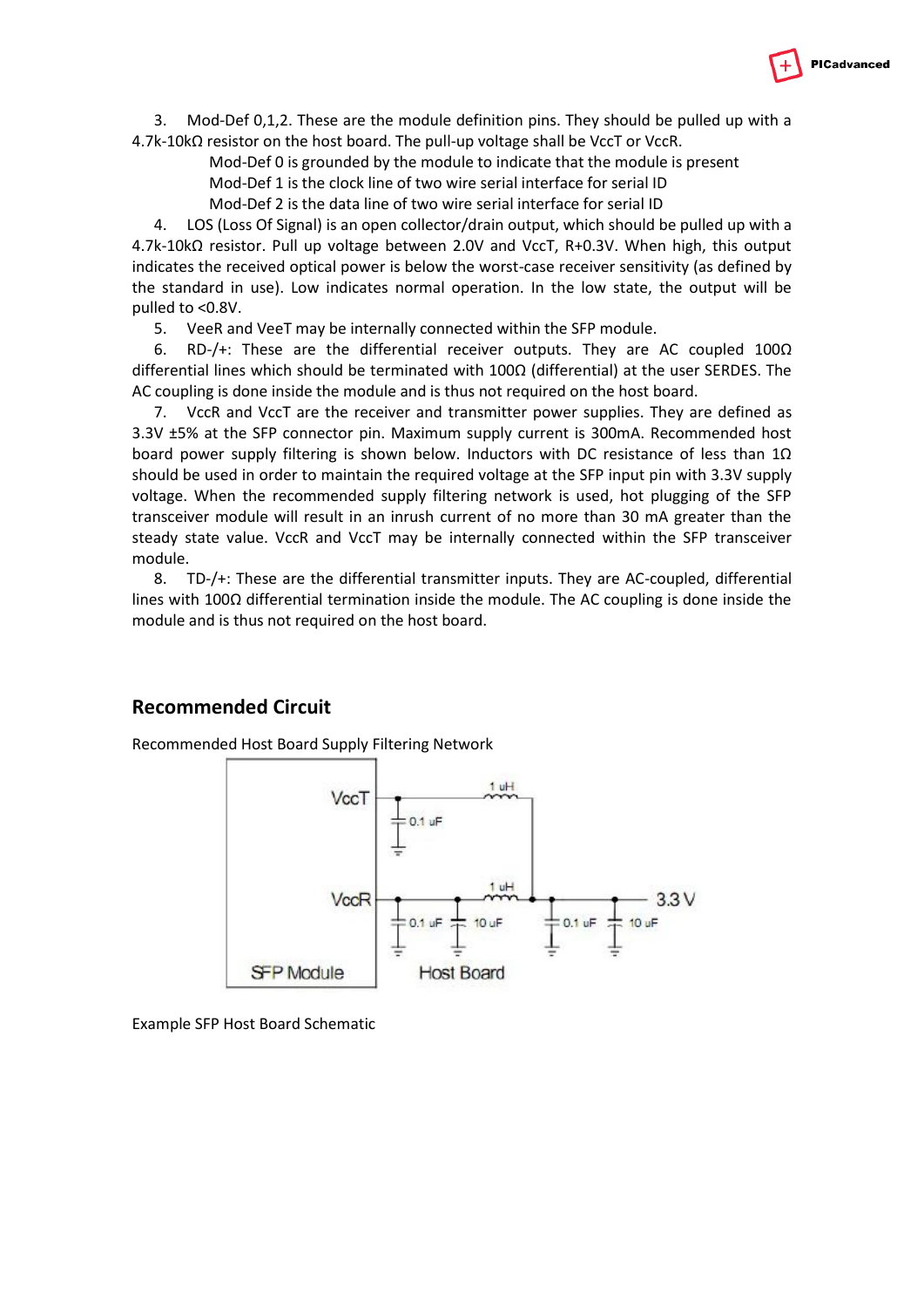